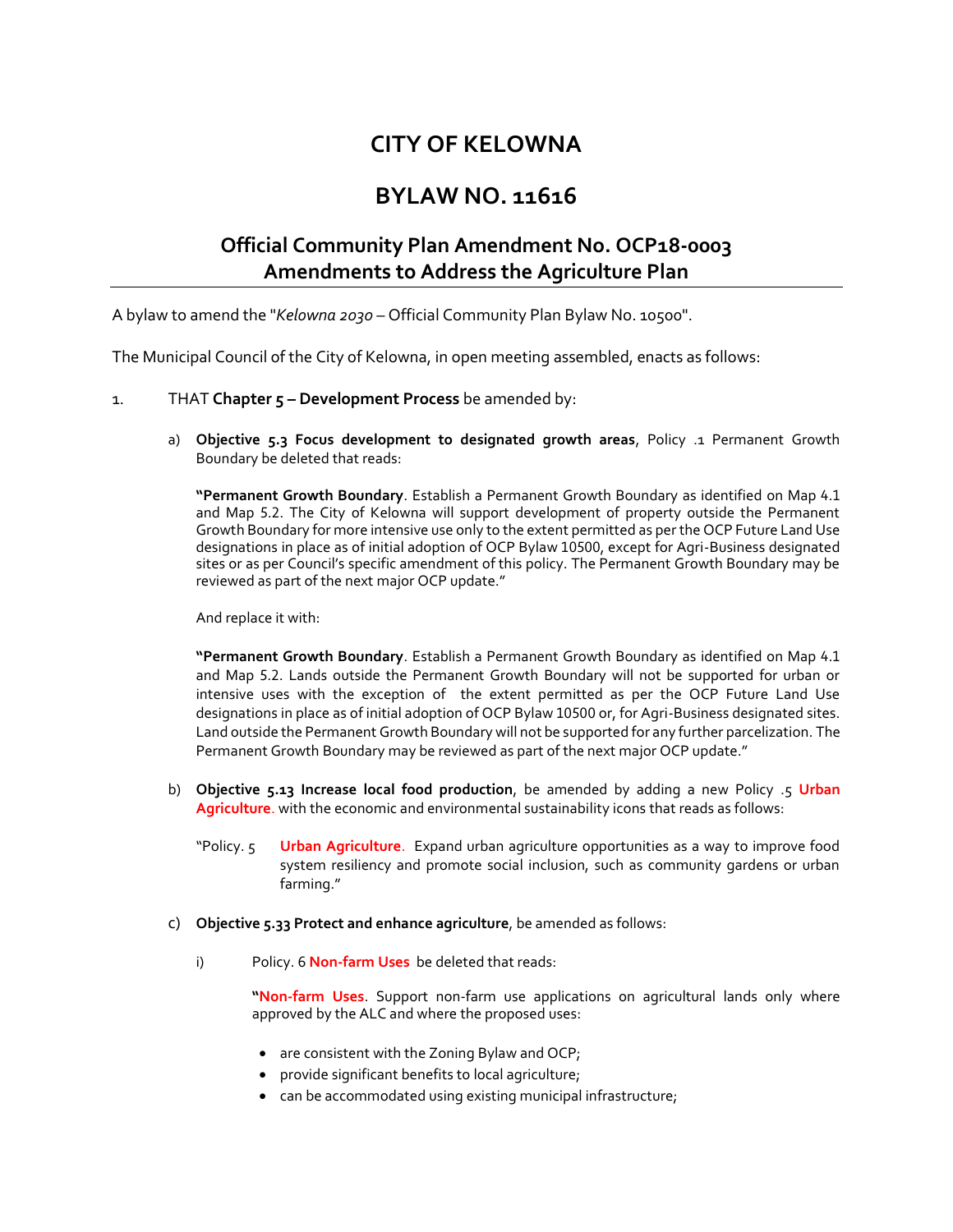- minimize impacts on productive agricultural lands;
- will not preclude future use of the lands for agriculture;
- will not harm adjacent farm operations."

And replace it with:

**"Non-farm Uses**. Restrict non-farm uses that do not directly benefit agriculture. Support non-farm use applications on agricultural lands only where approved by the ALC and where the proposed uses:

- are consistent with the Zoning Bylaw and OCP;
- provide significant benefits to local agriculture;
- can be accommodated using existing municipal infrastructure;
- minimize impacts on productive agricultural lands;
- will not preclude future use of the lands for agriculture;
- will not harm adjacent farm operations."
- ii) adding a new Policy .9 **Limit interface incompatibilities.** with the social sustainability icon that reads as follows:
	- "Policy .9 **Limit interface incompatibilities.** Direct urban uses that accommodate vulnerable populations (e.g. seniors, children, health-challenged) to parcels that are not adjacent to agriculture to limit interface incompatibilities."
- d) **Objective 5.34 Preserve productive agricultural land** be amended by adding a new Policy .5 **Agricultural land designation**. with the economic and environmental sustainability icons that reads as follows:
	- "Policy .5 **Agricultural land designation**. Protect and support the continued designation and use of agricultural land for agricultural purposes regardless of soil types and capabilities. Ensure non-soil based agricultural structures are located to maximize the agricultural potential of prime soil resources. "
- 2. AND THAT **Chapter 7 – Infrastructure,** Objective 7.22 be amended by adding a new Policy .2 **Restrict expansion of sewer into agricultural areas**. with the economic and environmental sustainability icons that reads as follows;
	- "Policy .2 **Restrict expansion of sewer into agricultural areas**. Restrict community sewer service expansion into agricultural areas except where infrastructure is needed to address public health issues and protection of natural assets as identified by the City of Kelowna or senior government."
- 3. AND THAT **Chapter 15 – Farm Protection Development Permit Guidelines** be amended by:
	- a) deleting Guideline 1.7 that reads:

"Require statutory covenants on non-agricultural land at subdivision to notify landowners that "normal farm practices" occur in close proximity."

And replace with: